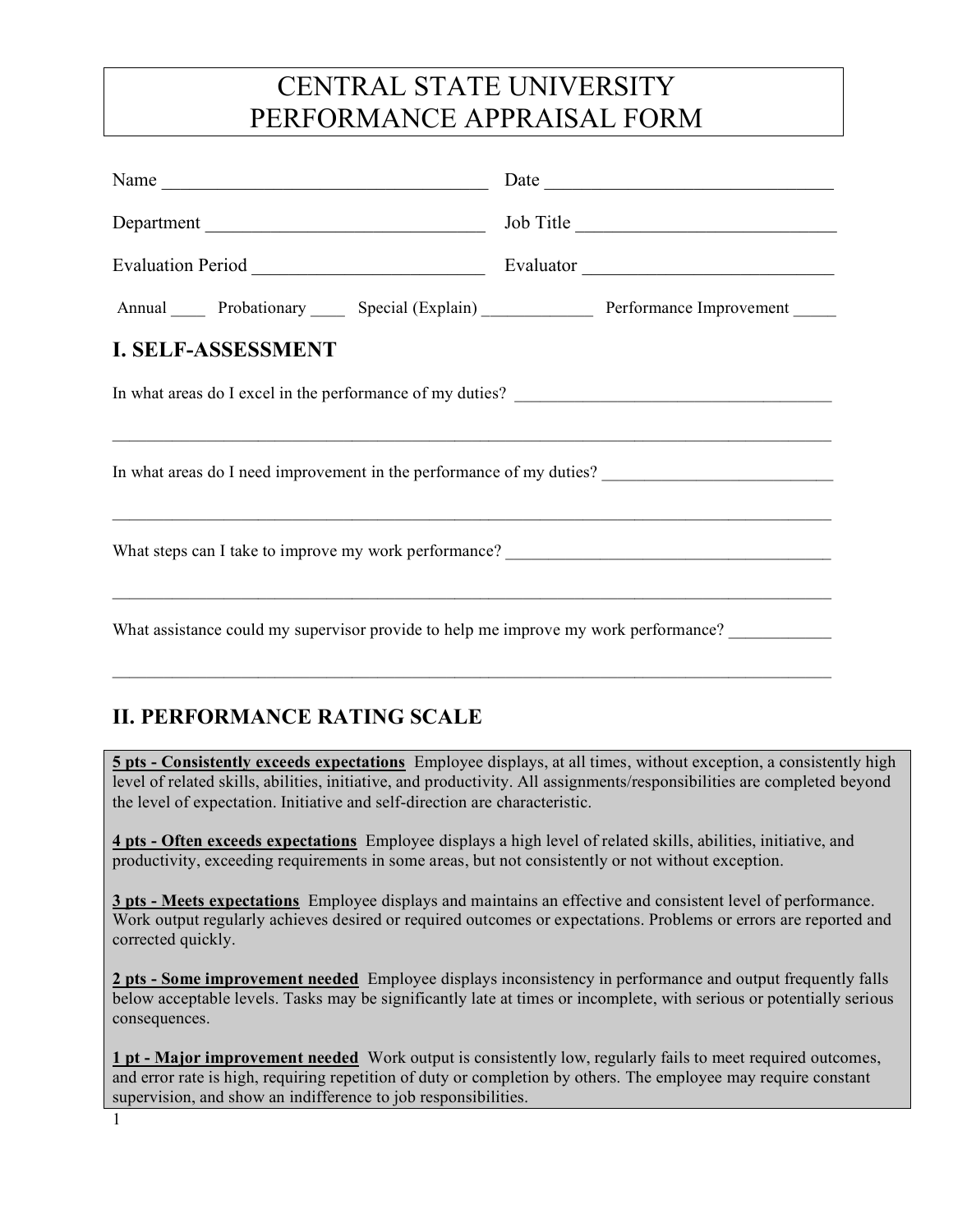### **COMPETENCY FACTOR DEFINITIONS**

**QUALITY OF WORK**: Work quality refers to effort that consistently achieves desired outcomes with a minimum of avoidable errors and problems. Does the employee's work meet the requirements, expectations, and desired outcomes? How accurate and complete is the work? Is it completed in a timely manner? Is the work done in an efficient and effective manner?

**PRODUCTIVITY**: Consider how the person uses available working time, plans and prioritizes work, sets and accomplishes goals, uses available resources, and completes assignments on schedule. Are the expected results achieved in a timely and safe manner? Is there a need to have work redone due to inaccurate or unacceptable work? Does the employee help others to complete their tasks and projects? :

**KNOWLEDGE OF THE JOB**: Does the employee exhibit job-related knowledge and skill needed to perform the duties and requirements of the position? Does the employee exhibit knowledge of the methods, practices and equipment needed to do the job? Consider knowledge gained through experience, education, and specialized training. Does the employee seek to maintain current knowledge of changes in policies and procedures? Does the employee keep abreast of new developments and major issues in the field? At times, employee may be consulted by others for guidance.

**ADAPTABILITY**: How does this employee adjust to changes? Does this employee initiate or recommend beneficial changes in work procedures? Does this employee readily accept new assignments or temporary assignments outside the regular responsibilities? Consider willingness to learn quickly, to adapt to changes in job assignments, methods, personnel, or surroundings.

**DEPENDABILITY**: How reliable is the employee in performing work assignments and carrying out instructions? Consider the degree of supervision required and the willingness to take on responsibilities and to be accountable for them.

**INITIATIVE AND RESOURCEFULNESS**: Does the employee see things to be done and then take appropriate action without being so directed? Consider ability to contribute, develop and/or carry out new ideas or methods. Consider ability to be a selfstarter, to be creative, to offer suggestions, to anticipate needs and to seek additional tasks and projects to complete as time permits.

**JUDGEMENT AND POLICY COMPLIANCE**: Does employee evaluate situations and make sound decisions, and use reasoning to identify, solve, and prevent problems? Does the employee work in a safe manner, preventing accidents, injuries, and theft? Does the employee exhibit knowledge of the University's policies and procedures applicable to his/her assignment? Does the employee exhibit willingness to comply with all reasonable requirements?

**INTERPERSONAL RELATIONS AND CUSTOMER SERVICE**: Does the employee exhibit a good level of interpersonal skills and have a good working relationship with most of his/her peers, subordinates, supervisors, customers, and the general public? Consider respect and courtesy the employee shows to others, how the employee's behavior affects the work area, and the willingness of the employee to accept supervision. Does the employee exhibit appropriate supportive behavior toward the University and its customers? Is the employee unnecessarily involved in trivial disputes and misunderstandings? Does the employee exhibit willingness to work as a team member?

**ATTENDANCE AND PUNCTUALITY**: Does the employee report to work on a timely basis and stay on the job? Consider arrival times, observance of time limits for breaks and lunches. Consider patterns of sick leave use, seeking prior approval for vacation, and giving prompt notice to supervisor of absence due to illness or other acceptable reasons.

**TEAM WORK**: Does the employee exhibit willingness and ability to work as a team member? Does the employee respond to suggestions and criticism with minimal defensiveness? Consider whether the employee keeps the supervisor and others advised of problems or practical ideas when needed. Consider adherence to the guidelines and regulations that are utilized by the work group, and assisting others on assignments and projects contributing to their success.

**COMMUNICATION SKILLS**: To what extent does the employee demonstrate ability to communicate effectively in both oral and written expression with other employees and his/her supervisor? Are issues confronted and resolved constructively? Consider ability to help others with their work problems, and ability to keep others informed of decisions and plans for their own offices as well as policies and procedures of the University.

**PLANNING AND ORGANIZATION**: How effective is the employee in setting effective goals, planning ahead and establishing priorities? Consider ability to make the most effective use of time, facilities, material, equipment, skills and other resources. Examine ability to prepare and administer budget effectively.

**LEADERSHIP ABILITY**: Is the employee able to get other employees to do willingly and well the duties needed to be accomplished? Consider ability to get the work done while being sensitive to the morale and satisfaction of those doing the work; the ability to function consistently and effectively in an objective and rational manner regardless of pressures.

**APPRAISAL AND DEVELOPMENT OF PEOPLE**: Does the supervisor demonstrate ability to select, train and provide opportunities for development of employees by recognizing and facilitating improvement of their abilities? Consider ability to exhibit fairness and impartiality with employees in assigning job duties and objectively appraising work performance.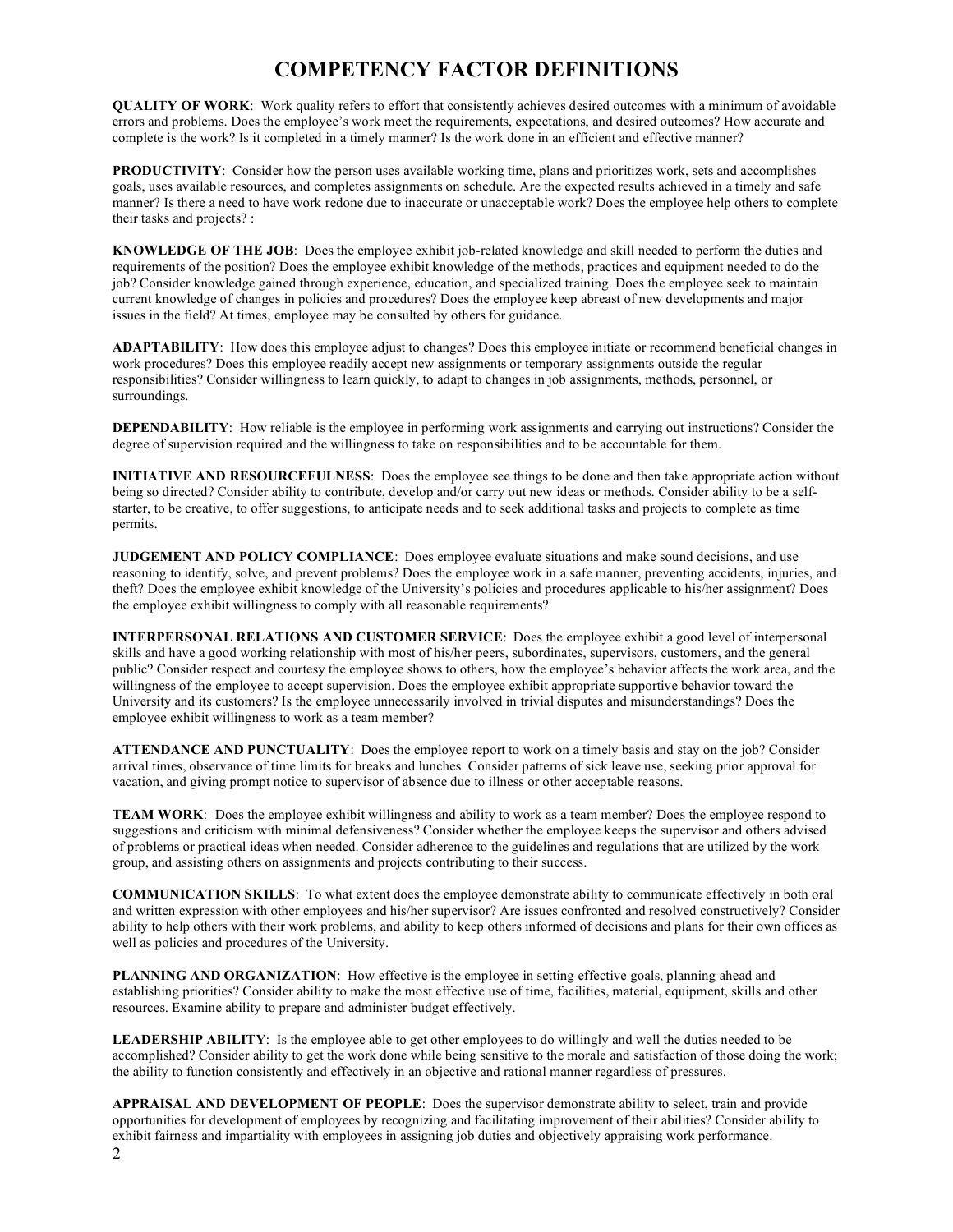## **III. COMPETENCY RATINGS**

#### **Self-Rating**

|                                    | Major       | Some        |              | Often        | Consistently |               |
|------------------------------------|-------------|-------------|--------------|--------------|--------------|---------------|
| <b>PERFORMANCE</b>                 | Improvement | Improvement | Meets        | Exceeds      | Exceeds      | <b>Points</b> |
| (Points assigned for each factor)  | Needed      | Needed      | Expectations | Expectations | Expectations |               |
| Quality of Work                    |             |             |              |              |              |               |
| Productivity                       |             |             |              |              |              |               |
| Knowledge of the Job               |             |             |              |              |              |               |
| Adaptability                       |             |             |              |              |              |               |
| Dependability                      |             |             |              |              |              |               |
| Initiative & Resourcefulness       |             |             |              |              |              |               |
| Judgment & Policy Compliance       |             |             |              |              |              |               |
| Interpersonal Relations &          |             |             |              |              |              |               |
| <b>Customer Service</b>            |             |             |              |              |              |               |
| Attendance & Punctuality           |             |             |              |              |              |               |
| Team Work                          |             |             |              |              |              |               |
| <b>Communication Skills</b>        |             |             |              |              |              |               |
| Planning & Organization            |             |             |              |              |              |               |
| Leadership Ability                 |             |             |              |              |              |               |
| Appraisal & Development of People  |             |             |              |              |              |               |
| <b>Overall Rating/Total Points</b> |             |             |              |              |              |               |

#### **Supervisor's Rating**

|                                    | Major       | Some        | Meets        | Often               | Consistently |               |
|------------------------------------|-------------|-------------|--------------|---------------------|--------------|---------------|
| <b>PERFORMANCE</b>                 | Improvement | Improvement | Expectations | Exceeds             | Exceeds      | <b>Points</b> |
| (Points assigned for each factor)  | Needed      | Needed      |              | <b>Expectations</b> | Expectations |               |
| Quality of Work                    |             |             |              |                     |              |               |
| Productivity                       |             |             |              |                     |              |               |
| Knowledge of the Job               |             |             |              |                     |              |               |
| Adaptability                       |             |             |              |                     |              |               |
| Dependability                      |             |             |              |                     |              |               |
| Initiative & Resourcefulness       |             |             |              |                     |              |               |
| Judgment & Policy Compliance       |             |             |              |                     |              |               |
| Interpersonal Relations &          |             |             |              |                     |              |               |
| <b>Customer Service</b>            |             |             |              |                     |              |               |
| Attendance & Punctuality           |             |             |              |                     |              |               |
| Team Work                          |             |             |              |                     |              |               |
| <b>Communication Skills</b>        |             |             |              |                     |              |               |
| Planning & Organization            |             |             |              |                     |              |               |
| Leadership Ability                 |             |             |              |                     |              |               |
| Appraisal & Development of People  |             |             |              |                     |              |               |
| <b>Overall Rating/Total Points</b> |             |             |              |                     |              |               |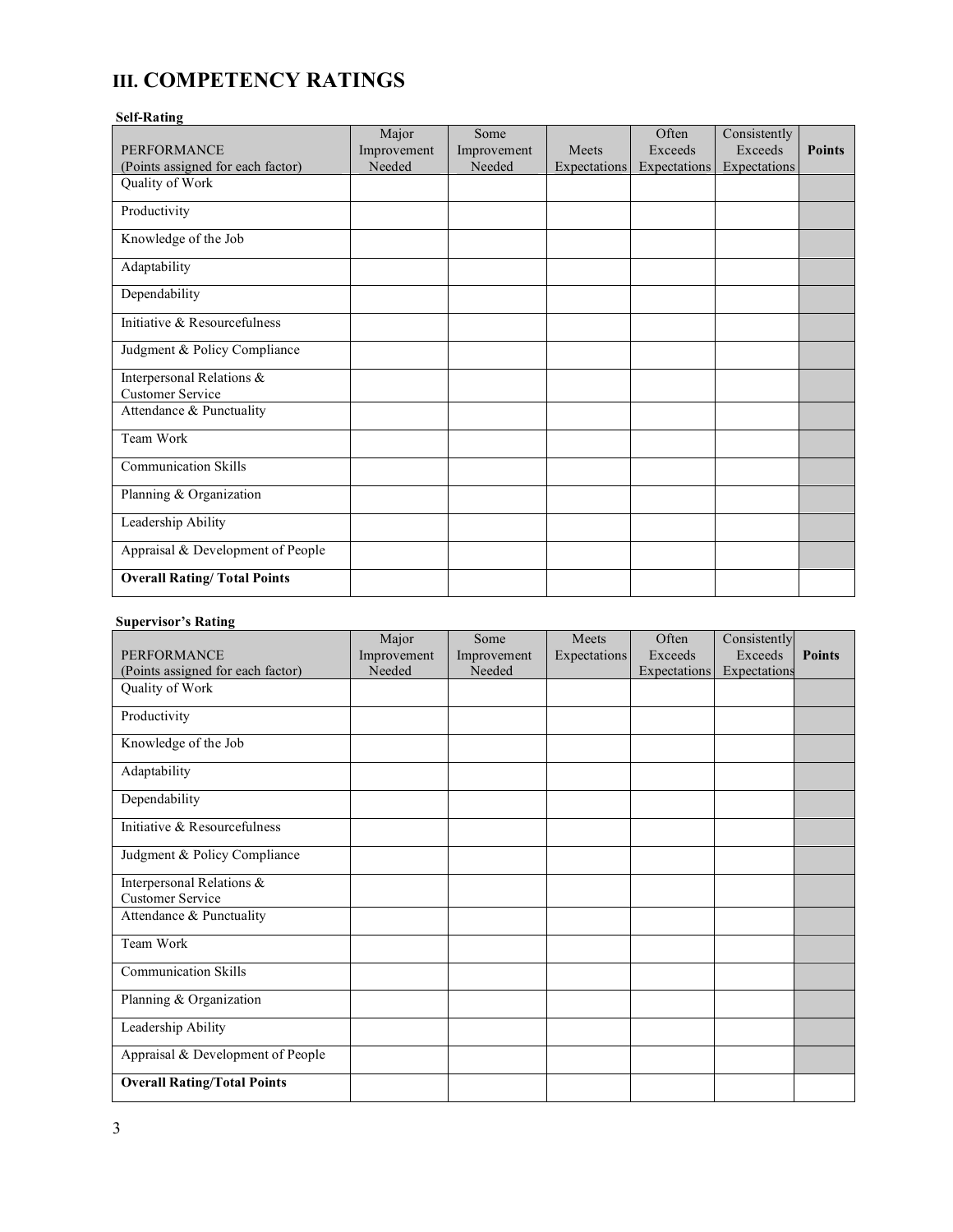## **IV. PERFORMANCE GOALS: 50 POINTS**

Employees should develop and suggest goals for the supervisor and employee to discuss. Both the supervisor and employee should agree on the goals. Goals may be work-related or developmental; the goal should be limited to a one-year time frame. Enter the goals in order of importance. The following questions will assist the employee and supervisor:

- a. What specific tasks, projects, or activities need to be accomplished?
- b. What changes in work performance are required or desired?
- c. What training or work experience would be helpful or developmental?

| Goal 1                  | <b>PREVIOUS YEAR'S GOALS - TO BE REVIEWED FOR CURRENT PERFORMANCE APPRAISAL</b> |  |  |
|-------------------------|---------------------------------------------------------------------------------|--|--|
| Describe the goal:      |                                                                                 |  |  |
|                         |                                                                                 |  |  |
|                         |                                                                                 |  |  |
|                         | How was the goal achieved? (Objectives)                                         |  |  |
|                         |                                                                                 |  |  |
|                         |                                                                                 |  |  |
| <b>Completion date:</b> | <b>Evaluation Points:</b>                                                       |  |  |
| Goal 2                  |                                                                                 |  |  |
| Describe the goal:      |                                                                                 |  |  |
|                         |                                                                                 |  |  |
|                         |                                                                                 |  |  |
|                         | How was the goal achieved? (Objectives)                                         |  |  |
|                         |                                                                                 |  |  |
| <b>Completion date:</b> | <b>Evaluation Points:</b>                                                       |  |  |
| Goal 3                  |                                                                                 |  |  |
| Describe the goal:      |                                                                                 |  |  |
|                         |                                                                                 |  |  |
|                         |                                                                                 |  |  |
|                         | How was the goal achieved? (Objectives)                                         |  |  |
|                         |                                                                                 |  |  |
|                         |                                                                                 |  |  |
| <b>Completion date:</b> | <b>Evaluation Points:</b>                                                       |  |  |
|                         |                                                                                 |  |  |

**TOTAL GOAL POINTS\_\_\_\_\_\_\_\_**

| Goal 1                                      | NEXT YEAR'S GOALS - TO BE REVIEWED AT NEXT YEAR'S PERFORMANCE APPRAISAL |  |  |  |
|---------------------------------------------|-------------------------------------------------------------------------|--|--|--|
| Describe the goal:                          |                                                                         |  |  |  |
|                                             |                                                                         |  |  |  |
|                                             |                                                                         |  |  |  |
| How will the goal be achieved? (Objectives) |                                                                         |  |  |  |
|                                             |                                                                         |  |  |  |
|                                             |                                                                         |  |  |  |
| <b>Completion date:</b>                     | <b>Evaluation Points:</b>                                               |  |  |  |
| Goal 2                                      |                                                                         |  |  |  |
| Describe the goal:                          |                                                                         |  |  |  |
|                                             |                                                                         |  |  |  |
|                                             |                                                                         |  |  |  |
| How will the goal be achieved? (Objectives) |                                                                         |  |  |  |
|                                             |                                                                         |  |  |  |
|                                             |                                                                         |  |  |  |
| <b>Completion date:</b><br>Goal 3           | <b>Evaluation Points:</b>                                               |  |  |  |
|                                             |                                                                         |  |  |  |
| Describe the goal:                          |                                                                         |  |  |  |
|                                             |                                                                         |  |  |  |
|                                             |                                                                         |  |  |  |
| How will the goal be achieved? (Objectives) |                                                                         |  |  |  |
|                                             |                                                                         |  |  |  |
|                                             |                                                                         |  |  |  |
| <b>Completion date:</b>                     | <b>Evaluation Points:</b>                                               |  |  |  |
|                                             |                                                                         |  |  |  |